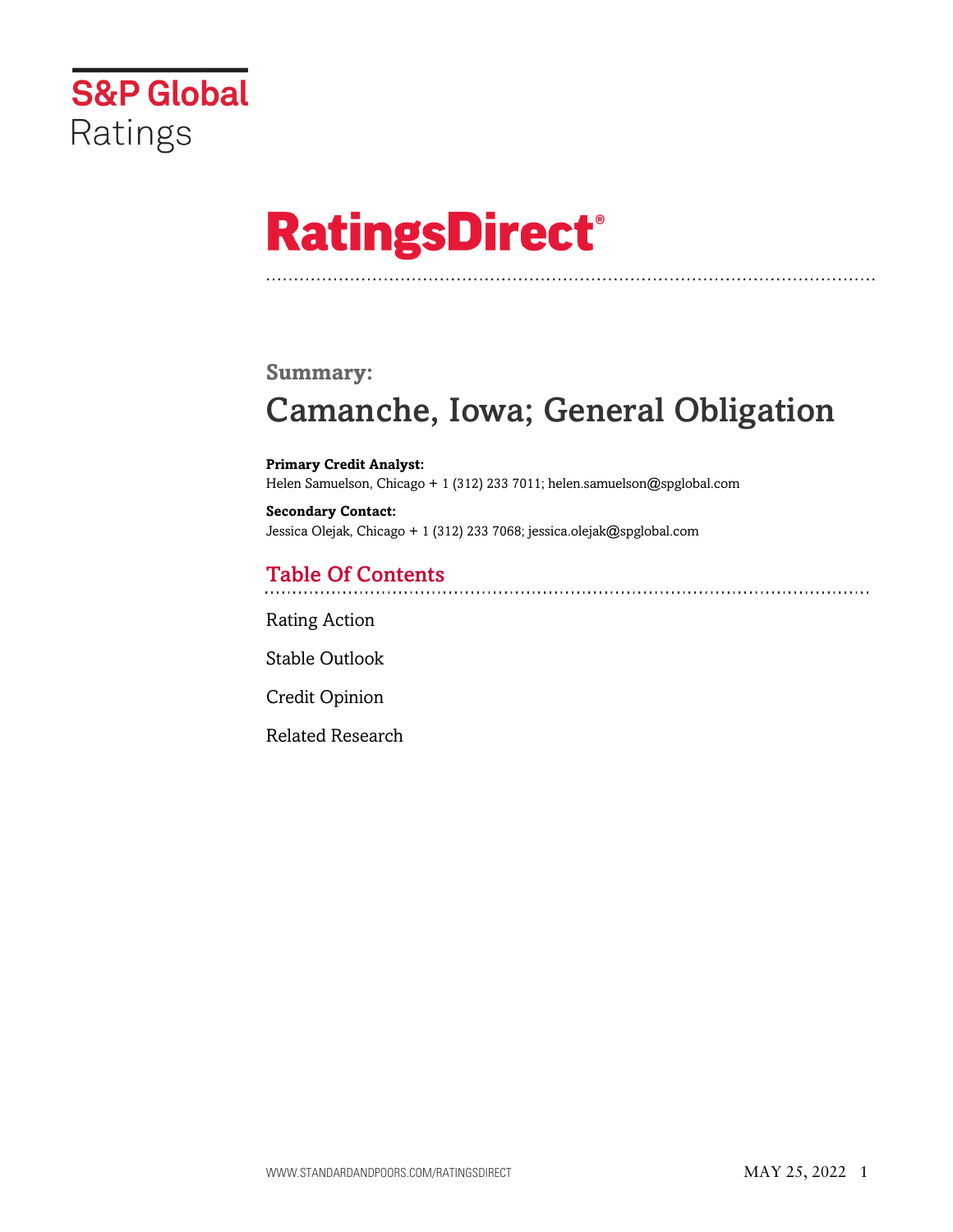# **Summary:** Camanche, Iowa; General Obligation

#### Credit Profile

US\$2.25 mil GO corp purp bnds ser 2022 due 06/01/2042 *Long Term Rating* New *A+/Stable* A+/Stable A+/Stable A+/Stable A+/Stable A+/Stable A+/Stable A+/Stable A+/Stable A+/Stable A+/Stable A+/Stable A+/Stable A+/Stable A+/Stable A+/Stable A+/Stable A+/Stable A+/Stable A+/Stab

# <span id="page-1-0"></span>Rating Action

S&P Global Ratings assigned its 'A+' long-term rating to Camanche, Iowa's anticipated \$2.25 million series 2022 general obligation (GO) corporate purpose bonds. The outlook is stable.

The bonds are secured by the city's full faith and credit and an agreement to levy ad valorem property taxes without limit as to rate or amount. Bond proceeds will pay the entire cost for street upgrades to a road accessing a new housing subdivision. Officials have no plans for additional near-term debt.

#### Credit overview

The city of Camanche is in eastern Iowa in Clinton County on the Mississippi River. Camanche's economy is stable despite a setback when TMK Ipsco, which at one point employed 300 people and was one of its larger employers, closed its pipe manufacturing plant in 2019. Officials do not experience any tax appeals or valuation loss following the cessation of operations at the TMK Ipsco plant. In the meantime, the city's budget remains balanced, and officials currently have no plans to draw down on general fund cash reserves. Cash reserves remained strong in 2019 and 2020 despite unexpected spending in caused by a flood and a derecho. Because the city has a fairly small budget, elevated debt costs could limit flexibility, but its other long-term liabilities (pensions and other postemployment benefits or OPEBs) are manageable, so we expect rating stability during the outlook period.

The rating reflects the following factors:

- The city's location on the Mississippi River, with access to jobs in nearby Clinton;
- Standard management policies and practices and a strong institutional framework score;
- Conservative budget practices, exemplified by a plan for at least breakeven results for the upcoming 2023 budget year and strong cash-basis reserves; and
- Elevated debt service carrying charges, counterbalanced by rapid debt amortization and limited future debt plans.

#### Environmental, social, and governance

We note that the city's location along the Mississippi River makes it vulnerable to flooding, which we consider an environmental risk. The city's most recent flood event occurred in 2019, causing \$345,000 in damage to streets and parking lots as well as sewer collapses and sinkholes. While some of the broader economic area is protected by locks and dams in nearby Clinton, which prevented prolonged or major disruption of the local economy, we believe the city remains vulnerable to similar, future events. The city also sustained damage from a derecho, or an episodic wind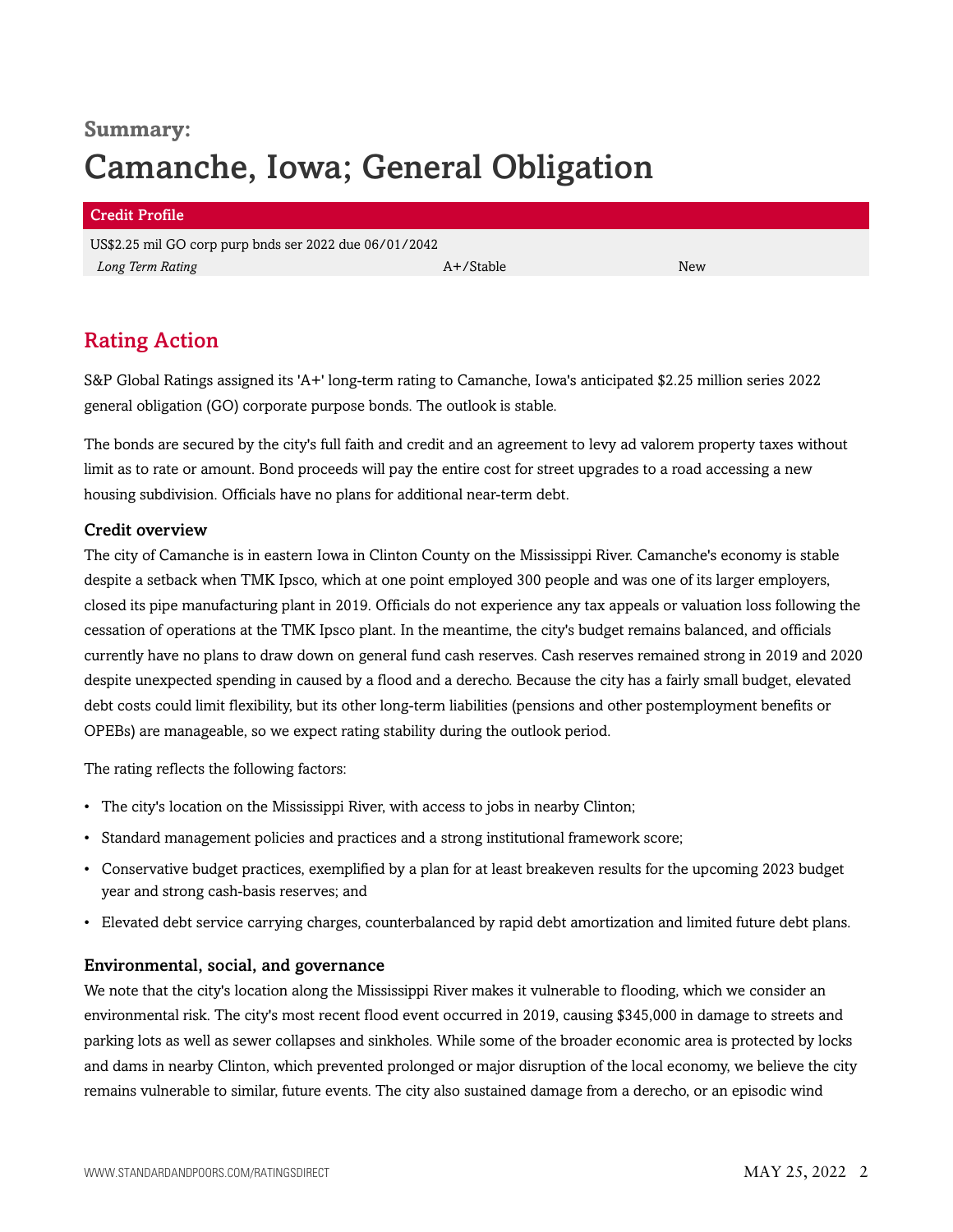event, in 2020. A potential emerging social risk is the area's declining population. Clinton County's population decline is 3.7%. While the city's population has recently remained fairly steady, further declines could weaken the city's economic development prospects. Governance risk factors, within the context of our criteria, are credit neutral.

### <span id="page-2-0"></span>Stable Outlook

#### Downside scenario

We could lower the rating if additional debt issuance was to result in debt service carrying charges increasing to exceptionally high levels. We could also lower the rating if the city's budgetary flexibility were to decline due to weakened performance or one-time expenditures.

#### Upside scenario

If there were a broadening of the economic base, with improvement in the city's income and wealth metrics and all other credit factors remaining equal, we could raise the rating.

## <span id="page-2-1"></span>Credit Opinion

#### Weak economy challenged by a recent employment loss, but the economy will benefit from new development

Overall, the local economy, which is centered around several smaller manufacturers and logistics companies, is stable. Since the loss of TMK Ipsco, Camanche's notable gain is Naeve Family Beef, which is opening a new beef processing plant and recently hired 50 people. The city is establishing a tax increment district this summer and developer interest is already evident, with proposals for new local businesses coming forward. Officials anticipate a large uptick in valuations for tax year 2022 due to updated city-wide assessments of property values. The change could cause a significant year-over-year increase in property tax revenue, but officials plan to adjust their rates to allow for a less acute increase in revenue.

#### Standard financial policies and practices

Budget assumptions rely primarily on two years of historical data and information from vendors and other external parties. Monthly cash balance and transactions lists are shared with the board and the budget can be amended at any time. The city maintains a 10-year capital plan updated periodically with analysis on bonding and revenues needed to support debt service. It has a formal investment policy, which largely mirrors state guidelines. The board receives a monthly treasurer's report showing holdings, which currently consist only of cash held at its local bank. The city does not have a debt policy or a formal or informal reserve policy or target, nor does it produce long-term financial forecasts.

Management has cyber mitigation measures in place and has not had any issues with data breaches.

#### Strong financial performance, with FEMA reimbursements and federal stimulus funds supporting strong cash reserves and very strong liquidity

Overall, city operations remain structurally balanced, despite somewhat mixed historic results attributed to flooding in 2019 and damages from a derecho in 2020, which caused upticks in spending during those years. Officials received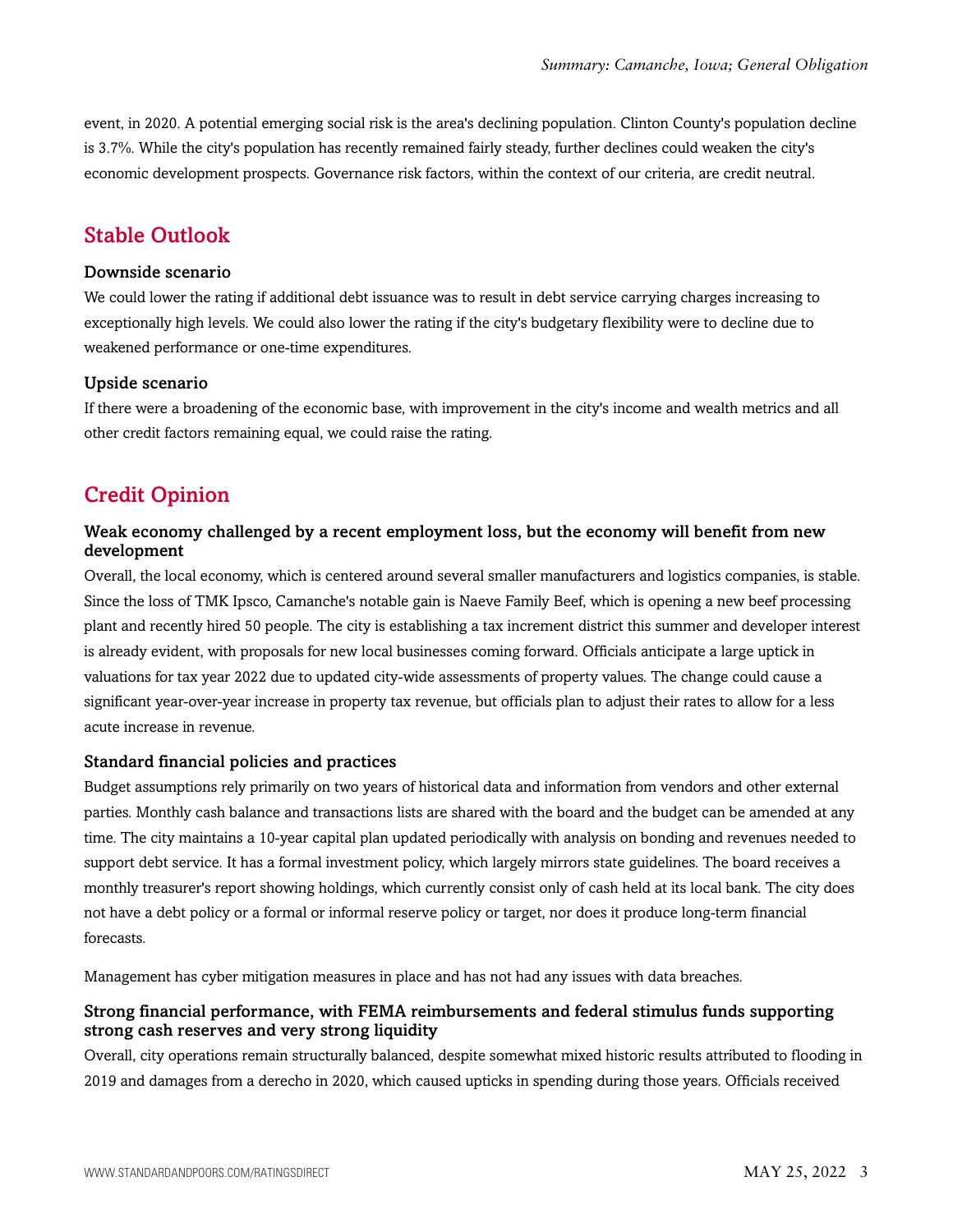roughly \$300,000 in FEMA reimbursement funds in fiscal 2021. Its new growth and development prompted the city to hire new staff to handle code enforcement and building inspections. The city was allocated an additional \$83,000 from FEMA and the Department of Homeland Security as well as \$652,000 American Rescue Plan Act (ARPA) funds, which they plan to use on storm water system improvements and water system studies. Officials budgeted a \$300,000 surplus for fiscal 2022, in part from an uptick in local grants and reimbursements and are on track to achieve that result as the fiscal year draws to a close. Officials plan to adopt a general fund budget calling for a \$36,000 use of reserves. Property taxes make up nearly half of total general fund revenue. Local option taxes account for 25% of total revenue. Given that the city's property tax base is growing and stable, and that building construction and other activities are continuing, we anticipate that general fund revenue will remain fairly predictable and that the city's performance will remain strong for the current and following year. We also expect budgetary flexibility to remain strong and liquidity to remain very strong. Reserves have fluctuated in recent years, and the city does not have a discrete general fund balance policy, but with expected positive results for 2022 and essentially breakeven 2023 budget suggests reserves should stay at strong levels.

Camanche has demonstrated strong access to the capital markets and has a history of issuing GO debt. Camanche has \$1.3 million of outstanding bank loans (series 2018, 2020A, 2020B, and 2022) with various area banks. The agreements do not include accelerations in the event of a default, and thus in our view do not pose a liquidity risk.

#### Manageable debt and contingent liability profile with limited additional debt plans

The city has \$6.7 million in direct debt including the series 2022 bonds. All debt is in the form of GO bonds and notes. Overall fixed charges, consisting of debt service and pension and OPEB contributions, are elevated, but at least partly offset by rapid amortization, with most debt repaid by 2035.

The city may issue \$200,000 in debt to fund a recreation facility project but only if grant funding is unavailable.

#### Pensions and other postemployment benefits (OPEBs) are manageable

Pension and OPEB highlights:

The city's pension and OPEB costs are manageable and are not likely to accelerate significantly in the medium term, especially given the pension plan's strong funded status.

Camanche participates in the Iowa Public Employees' Retirement System (IPERS) and the Municipal Fire and Police Retirement System of Iowa (MFPRSI), both multiple-employer, defined-benefit pension plans that use reasonable assumptions.

The city closed its OPEB plan in 2015 to new hires and funds the plan on a pay-as-you-go basis, exposing it to potential cost acceleration, but we expect that medium-term costs will remain only a small share of total spending and, therefore, not a significant budgetary pressure.

The city participates in the following pension and OPEB plans as of a June 30, 2021, measurement date:

- IPERS: fully funded with a \$25,000 pension asset;
- MFPRSI: \$568,000 net pension liability; and
- Single employer OPEB, consisting of a closed plan that covered medical insurance premiums and an implicit rate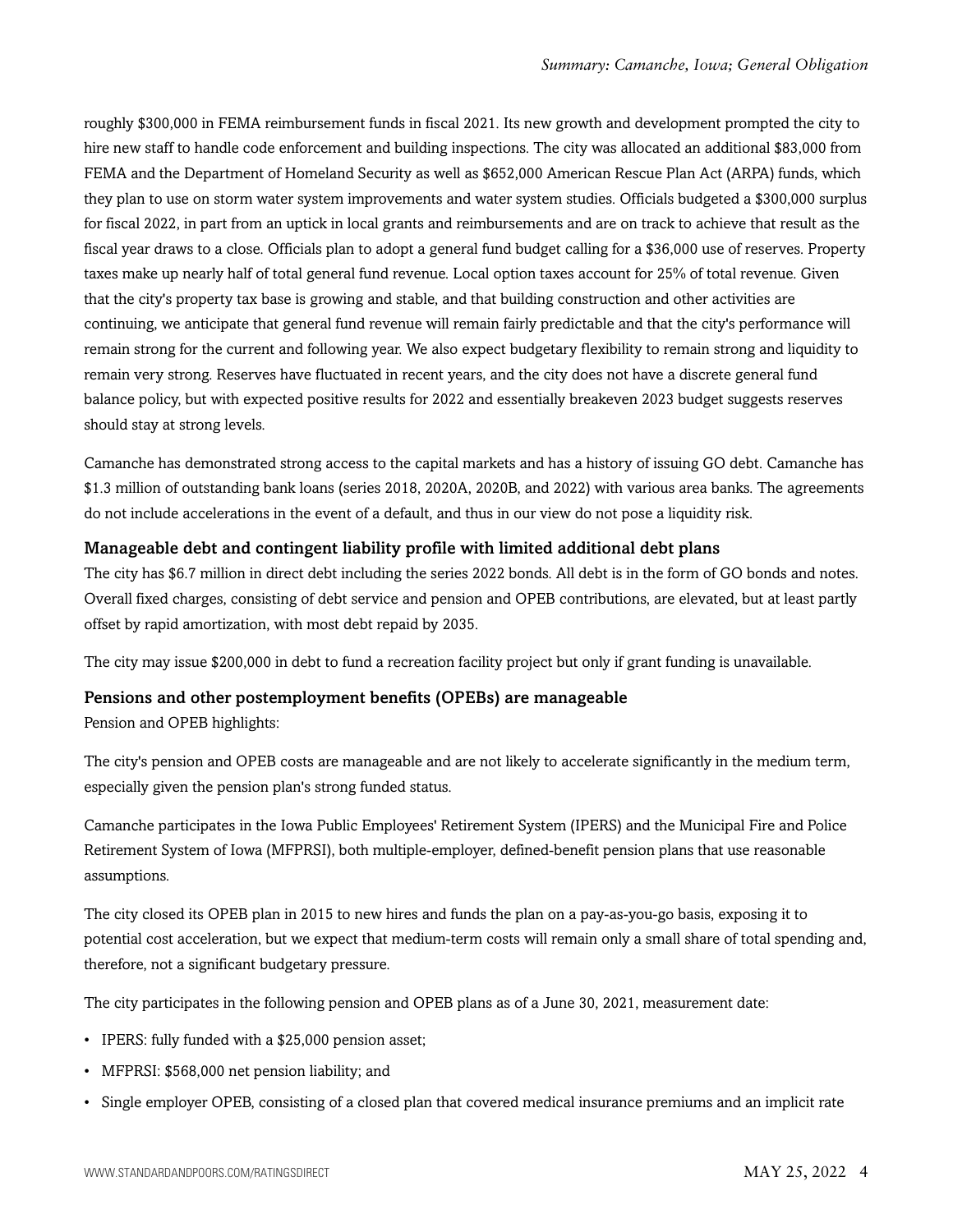subsidy arising from retirees hired after a certain date who stay on the city's plan while paying active premium rates. The city has not calculated the liability associated with its OPEB plan.

The city's actuarially determined IPERS and MFPRSI contributions to both plans exceeded both full static funding and minimum funding progress metrics in 2021. In general, we expect potential contribution volatility since the discount rates on the plans above our 6% benchmark, as well as from OPEB benefits. However, we view it as manageable, given funding levels in the pension plan and the limited benefits offered under OPEB.

#### Strong institutional framework

The institutional framework score for Iowa cities with a population greater than 2,000 is strong.

| <b>Camanche, Iowa: Key Credit Metrics</b>                         |             |                               |         |         |
|-------------------------------------------------------------------|-------------|-------------------------------|---------|---------|
|                                                                   | Most recent | <b>Historical information</b> |         |         |
|                                                                   |             | 2021                          | 2020    | 2019    |
| Weak economy                                                      |             |                               |         |         |
| Projected per capita EBI % of U.S.                                | 82          |                               |         |         |
| Market value per capita (\$)                                      | 83,842      | 78,155                        | 74,663  | 72,595  |
| Population                                                        |             |                               | 4,368   | 4,375   |
| County unemployment rate(%)                                       |             |                               | 6.7     |         |
| Market value (\$000)                                              | 366,223     | 341,382                       | 326,127 | 317,602 |
| Ten largest taxpayers % of taxable value                          | 18.5        |                               |         |         |
| <b>Strong budgetary performance</b>                               |             |                               |         |         |
| Operating fund result % of expenditures                           |             | 2.3                           | (11.6)  | (4.3)   |
| Total governmental fund result % of expenditures                  |             | 8.5                           | (8.8)   | (12.8)  |
| <b>Strong budgetary flexibility</b>                               |             |                               |         |         |
| Available reserves % of operating expenditures                    |             | 37.0                          | 31.1    | 49.7    |
| Total available reserves (\$000)                                  |             | 1,107                         | 1,029   | 1,395   |
| Very strong liquidity                                             |             |                               |         |         |
| Total government cash % of governmental fund expenditures         |             | 33                            | 40      | 47      |
| Total government cash % of governmental fund debt service         |             | 222                           | 310     | 344     |
| <b>Adequate management</b>                                        |             |                               |         |         |
| Financial Management Assessment                                   | Standard    |                               |         |         |
| Adequate debt & long-term liabilities                             |             |                               |         |         |
| Debt service % of governmental fund expenditures                  |             | 14.8                          | 12.8    | 13.7    |
| Net direct debt % of governmental fund revenue                    | 119         |                               |         |         |
| Overall net debt % of market value                                | 9.2         |                               |         |         |
| Direct debt 10-year amortization $(\%)$                           | 79          |                               |         |         |
| Required pension contribution % of governmental fund expenditures |             | 6.9                           |         |         |
| OPEB actual contribution % of governmental fund expenditures      |             | 5.1                           |         |         |
| <b>Strong institutional framework</b>                             |             |                               |         |         |

EBI--Effective buying income. OPEB--Other postemployment benefits. Data points and ratios may reflect analytical adjustments.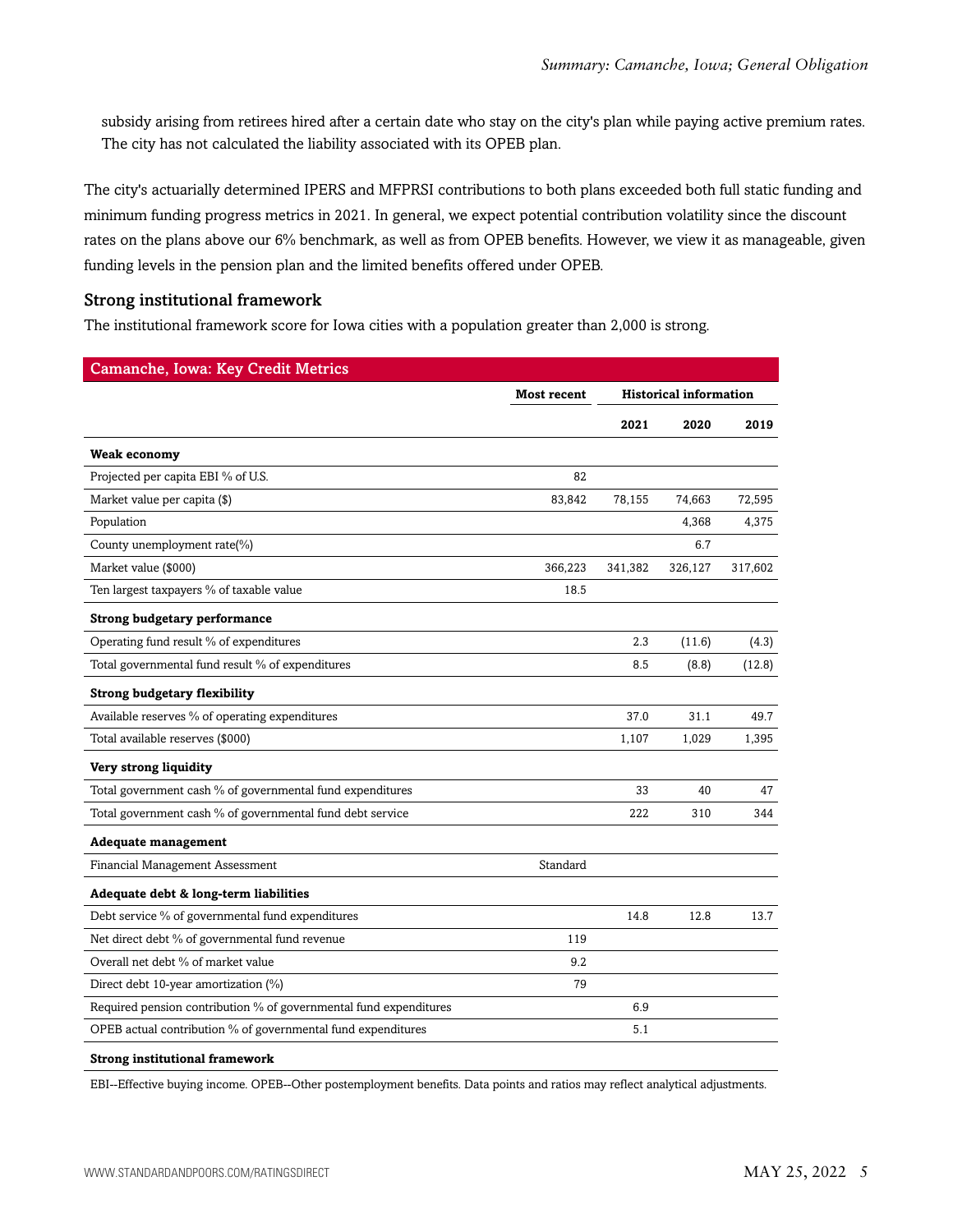# <span id="page-5-0"></span>Related Research

- Through The ESG Lens 3.0: The Intersection Of ESG Credit Factors And U.S. Public Finance Credit Factors, March 2, 2022
- 2021 Update Of Institutional Framework For U.S. Local Governments

Certain terms used in this report, particularly certain adjectives used to express our view on rating relevant factors, have specific meanings ascribed to them in our criteria, and should therefore be read in conjunction with such criteria. Please see Ratings Criteria at www.standardandpoors.com for further information. Complete ratings information is available to subscribers of RatingsDirect at www.capitaliq.com. All ratings affected by this rating action can be found on S&P Global Ratings' public website at www.standardandpoors.com. Use the Ratings search box located in the left column.